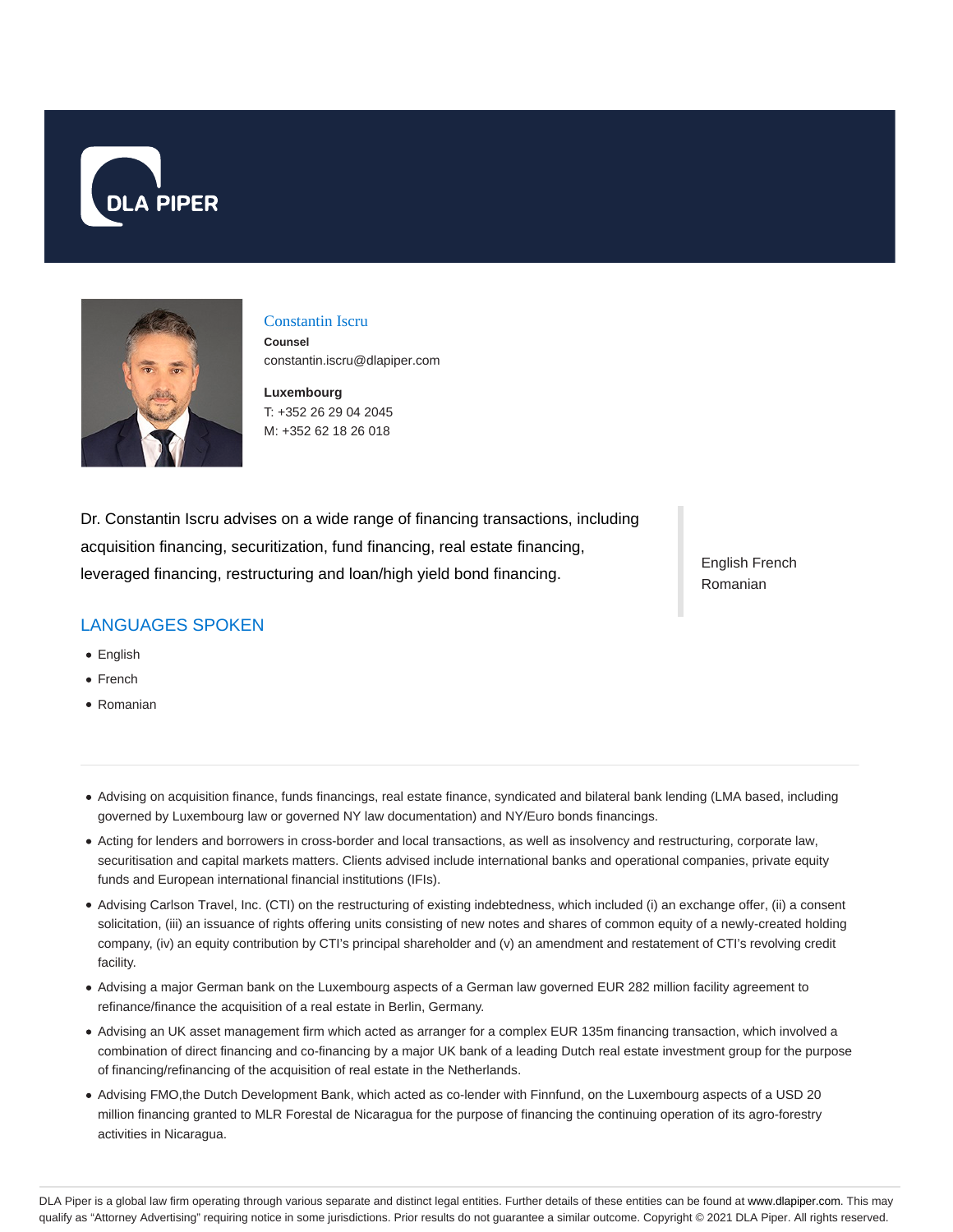Advising Kleos Space S.A., secured convertible note deed poll with Kleos Space S.A. as issuer and regarding the different pledge agreements provided by Kleos Space S.A. to Evolution Capital Advisors PTY LTD as security agent.

### CREDENTIALS

## Professional Qualifications

- Avocat à la Cour registered with the Barreau de Luxembourg
- Avocat admitted to the Paris Bar

## Prior Experience

- 2019 to date: Counsel, DLA Piper, Luxembourg
- 2010 to 2018: Senior Associate, a global law firm, Luxembourg
- 2008 to 2009: Internships with a major European asset management company, Paris; a global law firm, Paris; and a global biopharmaceutical company, Paris

### **Education**

- Paris Bar School (EFB), 2009
- University Lyon III, DPhil in comparative law, 2007
- University of Oxford, Master's degree in Legal research, 2005
- University Lyon III , Master's (postgrad) degree in International Business Law, 2004
- University Lyon III , Master's (postgrad) degree in Business Law, 2003
- University Paris I Sorbonne, Master's (undergrad) degree in European law, 2002

### **Memberships**

- Member of the Luxembourg Private Equity Association LPEA
- Member of the Oxford University Society of Luxembourg

### INSIGHTS

## **Publications**

**Luxembourg financial collateral law – towards reinforced certainty**

#### 16 February 2022

The Luxembourg law of 5 August 2005, as amended, transposing directive 2002/47/EC of 6 June 2002 on financial collateral arrangements (Financial Collateral Law) is a cornerstone of the Luxembourg legal financial framework and one of the reasons for Luxembourg's attractivity as a jurisdiction for cross-border financing transactions.

**Lexology Getting The Deal Through**

#### 3 December 2021

DLA Piper contributed to the Restructuring & Insolvency Luxembourg chapter for Lexology's Getting The Deal Throught publication. This publication answers key questions and trends on the topic.